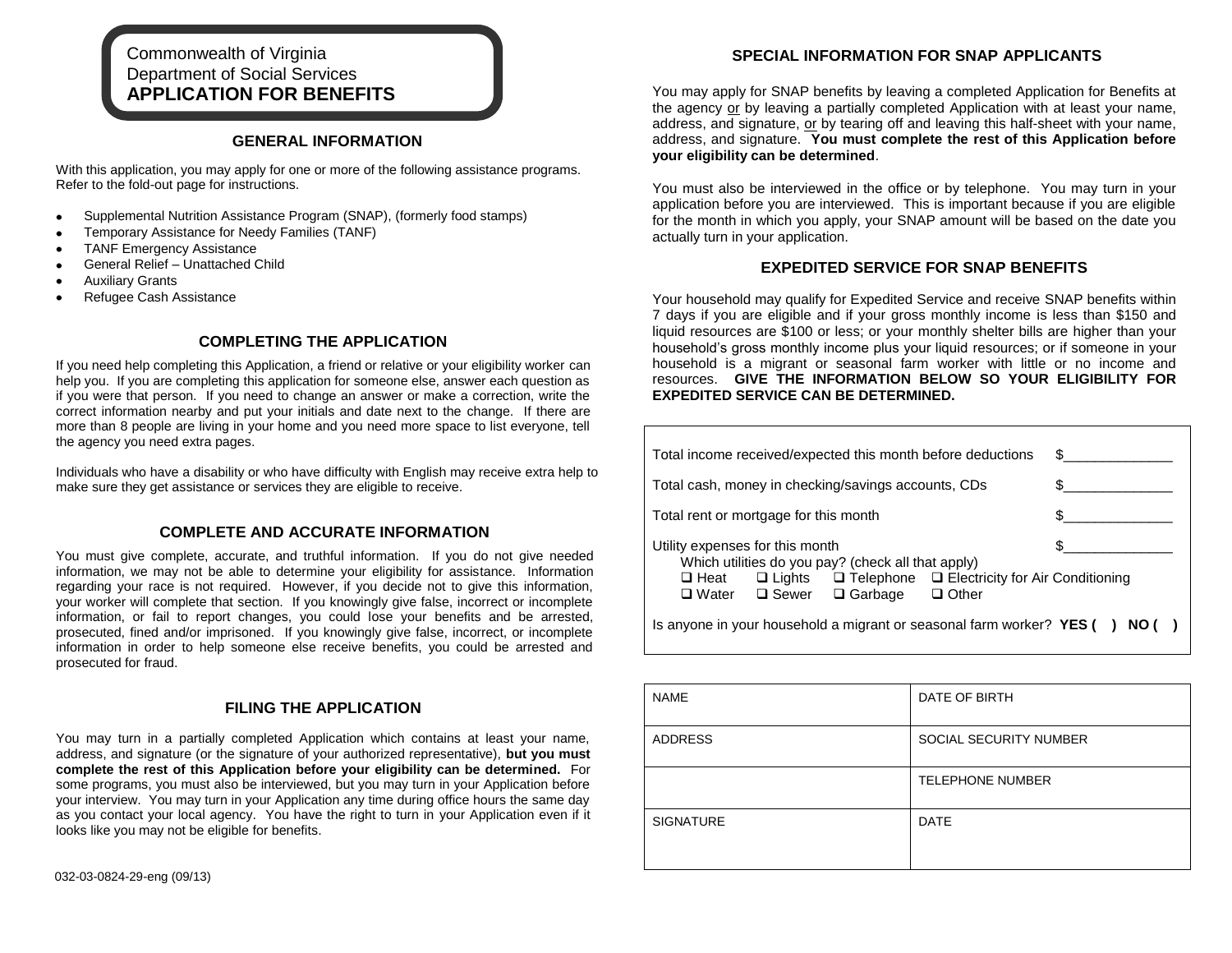# **AGENCY USE ONLY**

**CASE NAME**

# **CASE NUMBER LOCALITY** SCREENER DATE **EXPEDITED SERVICE DETERMINATION** Income < \$150 + resources ≤ \$100 **YES ( ) NO ( )** Income + resources < shelter bills **YES ( ) NO ( )** For migrant or seasonal farm workers: Resources ≤ \$100 and ≤ \$25 is expected in next 10 days from new income; **YES ( ) NO ( ) OR**

Resources ≤ \$100 and \$0 income is expected from a terminated source for the rest of this month or next month.

**YES ( ) NO ( )**

# **EXPEDITE IF YES TO ANY OF THE ABOVE.**

## **VERIFICATION AND USE OF INFORMATION**

Information you give on this application, including Social Security numbers (SSN), may be matched against federal, state, and local records. These records include:

Virginia Employment Commission (VEC) Internal Revenue Service (IRS) Department of Motor Vehicles (DMV) US Citizenship and Immigration Services (USCIS) Social Security Administration (SSA)

Any difference between the information you give and these records will be investigated. Information from these records may affect your eligibility and benefit amount. Information may be used to:

- determine the correctness, accuracy, and truthfulness of the application:
- verify your identity and citizenship; verify wages and salary, unemployment benefits, and unearned income, such as Social Security and Supplemental Security Income (SSI) benefits; verify quarters of coverage under Social Security for an alien, or to verify the status of aliens;
- prevent receipt of benefits from more than one social service agency at the same time;
- make required program changes:
- allow disclosure for official examination and to law enforcement officials to assist in apprehending persons fleeing to avoid the law; or
- assist in SNAP claims collection actions.

#### **NONDISCRIMINATION STATEMENT**

This institution is prohibited from discriminating on the basis of race, color, national origin, disability, age, sex and in some cases religion and political beliefs.

The U.S. Department of Agriculture (USDA) also prohibits discrimination against its customers, employees, and applicants for employment on the basis of race, color, national origin, age, disability, sex, gender identity, religion, reprisal, and where applicable, political beliefs, marital status, familial or parental status, sexual orientation, or all or part of an individual's income is derived from any public assistance program, or protected genetic information in employment or in any program or activity conducted or funded by Department. Not all prohibited based will apply to all program and/or employment activities.

If you wish to file a Civil Rights program complaint of discrimination with USDA, complete the USDA Program Discrimination Complaint Form found online at

http://www.ascr.usda.gov/complaint\_filing\_cust.html or at any USDA office, or call (866) 632-9992 to request the form. You may also write a letter containing all of the information requested in the form. Send your completed complaint form or letter to us by mail at U.S. Department of Agriculture, Director, Office of Adjudication, 1400 Independence Avenue, S.W., Washington, D.C. 20250-9410, by fax (202) 690-7442 or email at program.intake@usda.gov.

Individuals who are deaf, hard of hearing or have speech disabilities may contact USDA through the Federal Relay Service at (800) 877-8338, or (800) 845-6136 (Spanish).

For any other information dealing with SNAP issues, persons should either contact the USDA SNAP Hotline Number at (800) 221-5689, which is also in Spanish or call the State Information Hotline Numbers (click the link for a listing of hotline numbers by State); found online at http://www.fns.usda.gov/snap/contact\_info/hotline.htm.

To file a complaint of discrimination regarding a program receiving Federal financial assistance through the U.S. Department of Health and Human Services (HHS), write: HHS Director, Office for Civil Rights, Room 515-F, 200 Independence Avenue, S. W , Washington, D.C. 20201 or call (202) 619-0403 (voice) or (800) 537-7697 (TTY).

USDA and HHS are equal opportunity providers and employers.

.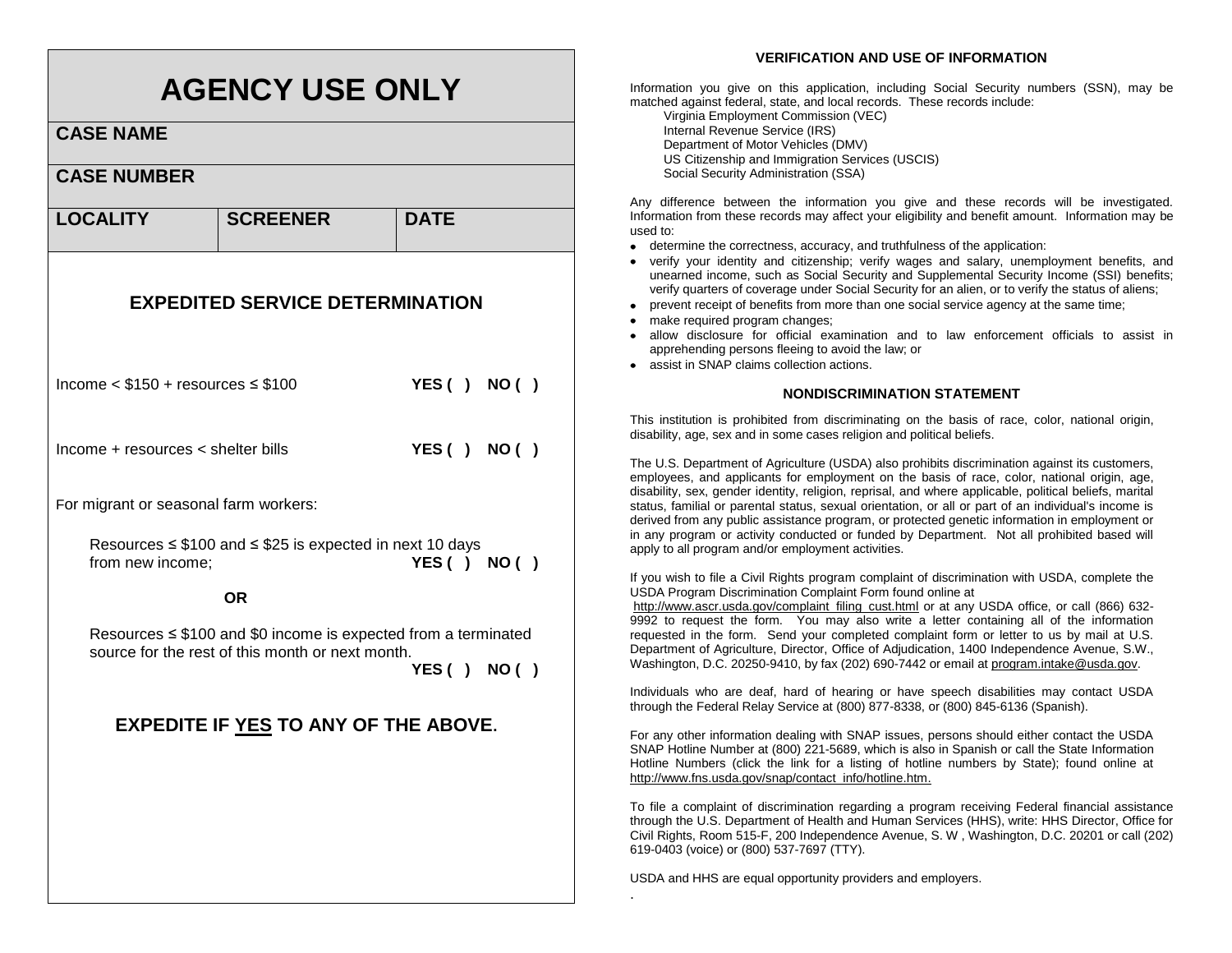|                                                                  |           | AGENCY USE ONLY |                          |         |                    |                                   |
|------------------------------------------------------------------|-----------|-----------------|--------------------------|---------|--------------------|-----------------------------------|
| Commonwealth of Virginia<br><b>Department of Social Services</b> | Case Name | Case Number     |                          | Program | Worker<br>Caseload | Date Received                     |
| <b>APPLICATION FOR BENEFITS</b>                                  | Locality  |                 | Date of Service Referral |         | Date of Interview  | $\Box$ In office $\Box$ Telephone |

| Applicant's Name                                     | Social Security Number                                              | Phone Number (Home/Messages)                                                                             |
|------------------------------------------------------|---------------------------------------------------------------------|----------------------------------------------------------------------------------------------------------|
|                                                      |                                                                     | (Work/Other)                                                                                             |
| Residence Address (Include City, State and Zip Code) |                                                                     | Directions to Home                                                                                       |
|                                                      |                                                                     |                                                                                                          |
|                                                      |                                                                     |                                                                                                          |
| Mailing Address (If Different)                       |                                                                     | E-Mail Address                                                                                           |
|                                                      |                                                                     |                                                                                                          |
| Language: (Enter Code) ___________<br>1 - English    |                                                                     | 2 - Spanish 3 - Cambodian 4 - Vietnamese 5 - Farsi 6 - Haitian-Creole 7 - Laotian 8 - Chinese 9 - Korean |
| A - Somali                                           | B - Kurdish C - Arabic F - French G - German J - Japanese O - Other |                                                                                                          |

#### 1. **YES ( ) NO ( )** Have you or anyone for whom you are applying ever applied for, or received, or are currently receiving any benefits from a social services agency, including SNAP (Food Stamps), AFDC, TANF, Medicaid, General Relief, Auxiliary Grants, Foster Care, Adoption Assistance, or Refugee Cash Assistance?

| Applicant's Name | <b>Social Security Number</b>    | Type of Benefits Received |
|------------------|----------------------------------|---------------------------|
| When             | From What County, City, or State |                           |

- 2. **YES () NO ()** Have you or anyone for whom you are applying ever been convicted of making false or misleading statements about your identity or address to receive TANF, SNAP, or Medicaid in two or more states at the same time? If YES, give date and place of conviction \_
- 3. **YES ( ) NO ( )** Are you or anyone for whom you are applying in violation of parole or probation or fleeing capture to avoid prosecution or punishment of a felony? If **YES,** explain\_\_\_\_\_\_\_\_\_\_\_\_\_\_\_\_\_\_\_\_\_\_\_\_\_\_\_\_\_\_\_\_\_\_\_\_\_\_\_\_\_\_\_\_\_\_\_\_\_\_\_\_\_\_\_\_\_\_\_\_\_\_\_\_\_\_\_\_\_\_\_\_\_\_\_\_\_\_\_\_\_\_\_\_\_\_\_\_\_\_\_\_\_\_\_\_\_\_\_\_\_\_\_\_\_\_\_\_\_\_\_\_\_\_\_\_\_\_\_\_\_\_
- YES ( ) NO ( ) Do you or anyone in your home have a felony conviction for drugs after August 22, 1996 for ( ) Use? ( ) Possession? ( ) Distribution of drugs? (check all that apply)<br>If YES, who? If the court assign ( ) Peri Did the court assign ( ) Periodic Testing? ( ) Drug Treatment? ( ) Other Action? **YES ( ) NO ( )** If **YES,** have you finished the plan or are you cooperating? **YES ( ) NO ( )**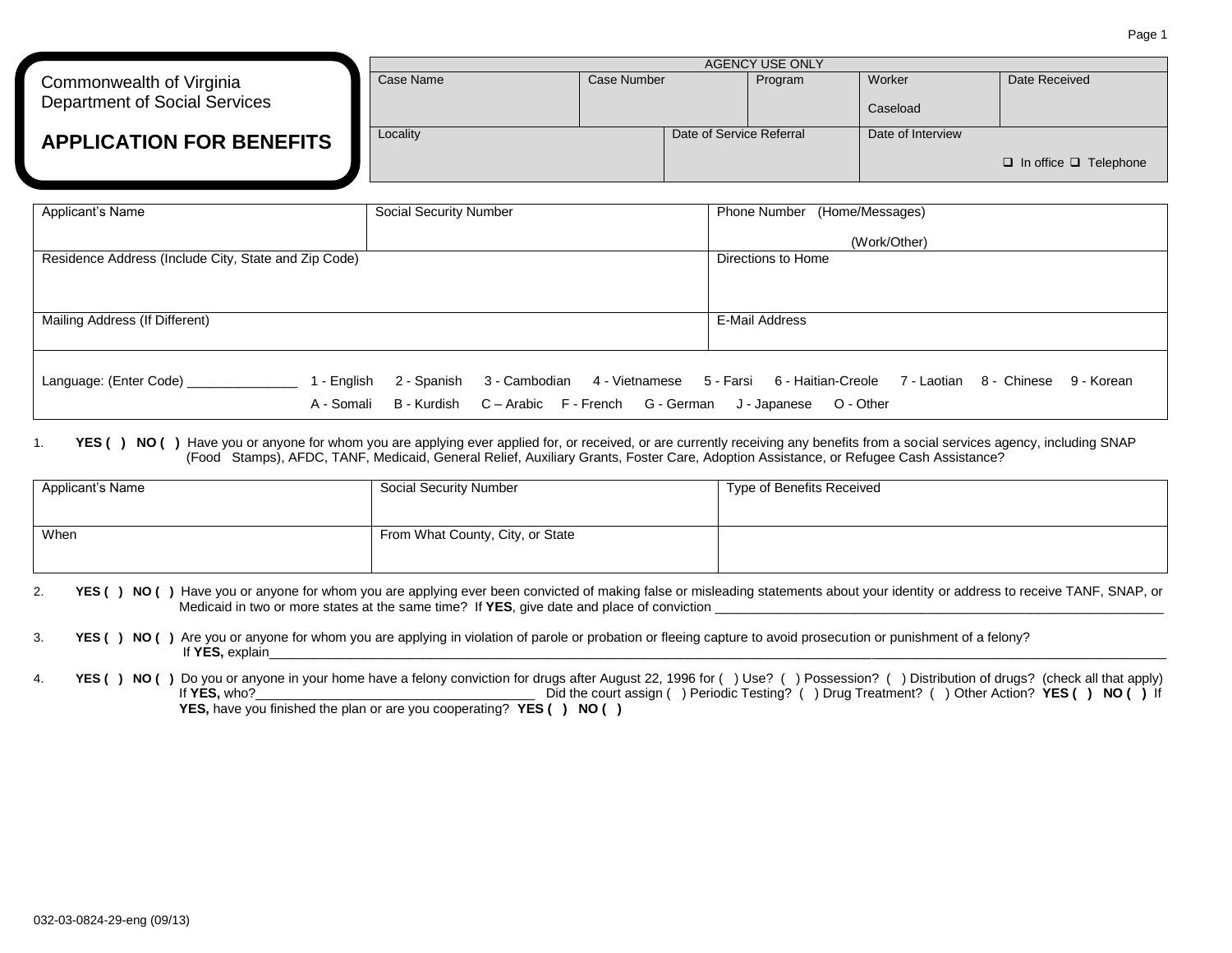# **INSTRUCTIONS**

- 1. Do not write in the shaded areas. These areas are for agency use only.
- 2. Unfold this page. Use this folded page to complete **SECTION A: GENERAL INFORMATION.** Answer the questions in **SECTION A** for everyone who lives in your home, even if you are not applying for that person. You may leave questions about citizenship, immigration and Social Security Number blank for anyone for whom you are NOT requesting assistance.
- 3. Answer the questions in **SECTION B: INCOME** for everyone for whom you are applying. In addition, if applying for **TANF,** also provide income information for children age 18 or under, even if you are not applying for that child, and the stepparent of the children for whom you are applying.
- 4. Answer the questions in **SECTION C: RESOURCES** for everyone for whom you are applying unless you are applying for TANF.
- 5. After completing Sections A, B, and C, answer the questions in the sections indicated below, depending on the type of assistance you are requesting.

| <b>SNAP (Food Stamps)</b>      | Section D, pages 7-8      |
|--------------------------------|---------------------------|
| TANF                           | <b>Section F, page 10</b> |
| <b>Refugee Cash Assistance</b> | <b>Section F, page10</b>  |

**Section F, page 10**<br> **TANF Emergency Assistance Section G, page 11 TANF Emergency Assistance Auxiliary Grants Section H, page 11** 

- 6. Read and complete **VOTER REGISTRATION** on this page.
- 7. Read **YOUR RESPONSIBILITIES** on page 13.
- 8. Read and complete the last page of this application. Be sure to sign and date the application.

# **Commonwealth of Virginia Voter Registration Agency Certification**

# **If you are not registered to vote where you live now, would you like to apply to register to vote here today? (Please check only one)**

- $\Box$  I am already registered to vote at my current address, or I am not eligible to register to vote and do not need an application to register to vote.
- $\Box$  Yes, I would like to apply to register to vote. (please fill out the voter registration application form)
- $\Box$  No, I do not want to register to vote.

If you do not check any box, you will be considered to have decided **not to** register to vote at this time. Applying to register to vote or declining to register to vote will not affect the assistance or services that you will be provided by this agency. If you decline to register to vote, this fact will remain confidential. If you do register to vote, the office where your application was submitted will be kept confidential, and it will be used only for voter registration purposes. If you would like help filling out the voter registration application form, we will help you. The decision whether to seek or accept help is yours. You may fill out the application form in private if you desire.

**If you believe that someone has interfered with your right to register or to decline to register to vote, your right to privacy in deciding whether to register or in applying to register to vote, you may file a complaint with: Secretary of the Virginia State Board of Elections, Washington Building, 1100 Bank Street, Richmond, VA 23219-3497, Telephone (804) 864-8901.**

| <b>Applicant Name</b>              |                      | <b>Signature</b> | Date                                                                                  |  |
|------------------------------------|----------------------|------------------|---------------------------------------------------------------------------------------|--|
| Voter Registration form completed: | $\Box$ Yes $\Box$ No |                  | Voter Registration form given to applicant for later mailing (at applicant's request) |  |
| <b>Agency Staff Signature</b>      |                      |                  | Date:                                                                                 |  |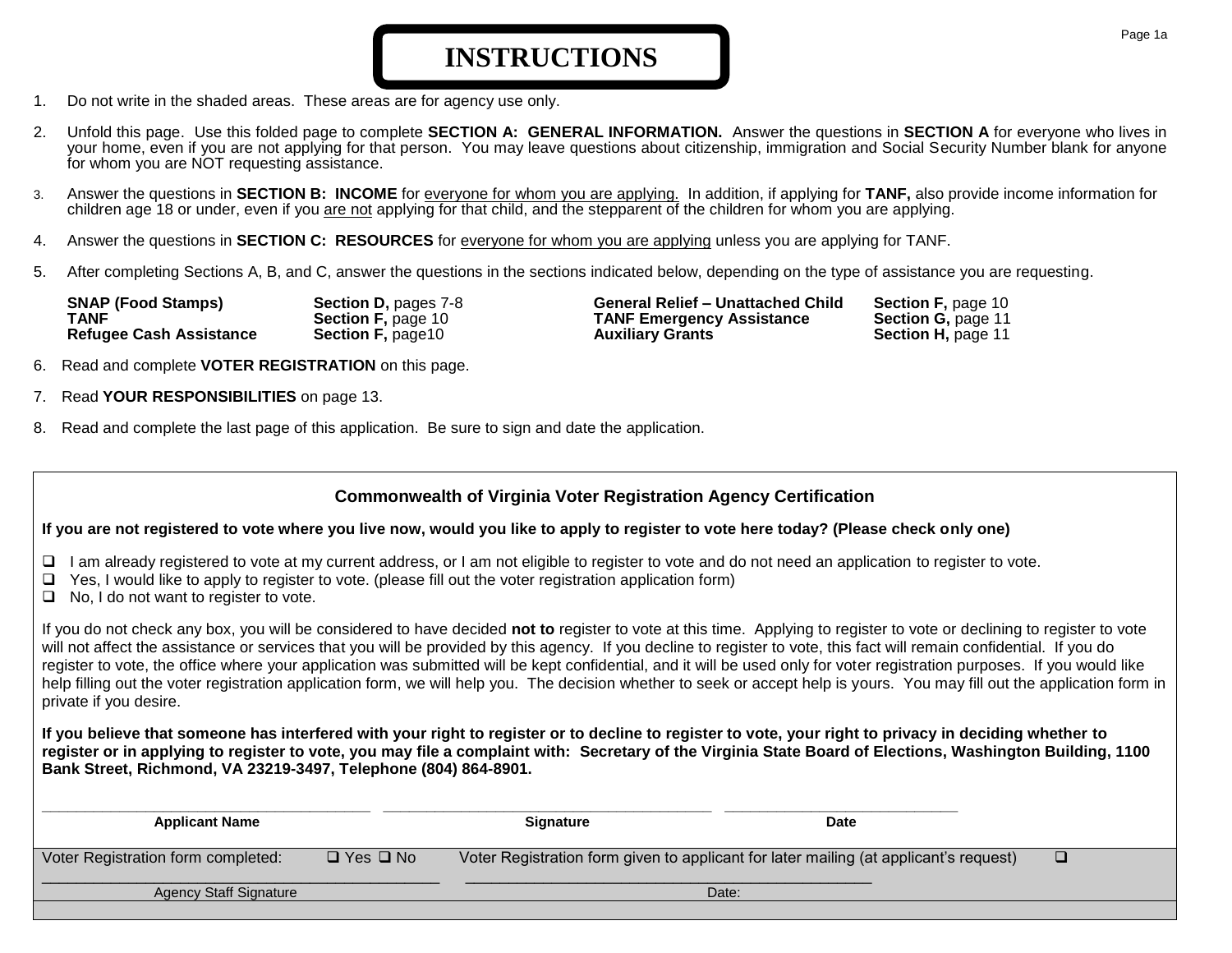# **A. GENERAL INFORMATION (ALL APPLICANTS MUST COMPLETE THIS SECTION)** Page 1b Page 1b

|                | <b>1. EVERYONE IN YOUR HOME</b><br>LIST EVERYONE LIVING IN YOUR HOME, even if<br>you are not applying for assistance for that person.                                                                                                                     | 2. TEMPORARILY AWAY FROM HOME<br>Is this person temporarily away from<br>home?                                                                       | <b>3. RELATIONSHIP</b><br>4. TYPE OF ASSISTANCE REQUESTED (Check $(\sqrt{ } )$ type of assistance<br><b>TO PERSON</b><br>requested for each person. If no assistance is requested, check NONE for that<br>ON LINE #1<br>person. Note that an application for TANF will also be an application for SNAP.<br>Check TANF - No SNAP if you do not want to apply for SNAP benefits.<br>Give the |                    |      |                   |                                           |                              |                  |                            |      |
|----------------|-----------------------------------------------------------------------------------------------------------------------------------------------------------------------------------------------------------------------------------------------------------|------------------------------------------------------------------------------------------------------------------------------------------------------|--------------------------------------------------------------------------------------------------------------------------------------------------------------------------------------------------------------------------------------------------------------------------------------------------------------------------------------------------------------------------------------------|--------------------|------|-------------------|-------------------------------------------|------------------------------|------------------|----------------------------|------|
|                | LIST YOURSELF ON LINE #1.<br>Check $(\sqrt{)}$ YES ( ) NO ( ) Do you expect any<br>change in who lives in your home, either this month<br>or next month? If YES, explain:<br>LAST NAME, FIRST, MI, AND MAIDEN<br>(DO NOT make any entry in the ID# space) | Check $(v)$ YES or NO<br>If YES, give the date the person left and<br>expected return date If more than 60<br>days, give the reason for the absence. | relationship of<br>each person to the<br>person listed on<br>Line $#1$ .                                                                                                                                                                                                                                                                                                                   | SNAP (FOOD STAMPS) | TANF | -NO SNAP<br>TANF- | UNATTACHED CHILD<br><b>GENERAL RELIEF</b> | TANF EMERGENCY<br>ASSISTANCE | AUXILIARY GRANTS | ASSISTANCE<br>REFUGEE CASH | NONE |
| $\mathbf{1}$   | ID#                                                                                                                                                                                                                                                       | YES() NO()<br>Date Left<br>Expected Return Date____<br>Reason                                                                                        |                                                                                                                                                                                                                                                                                                                                                                                            |                    |      |                   |                                           |                              |                  |                            |      |
| $\overline{2}$ | ID#                                                                                                                                                                                                                                                       | YES() NO()<br>Date Left<br><b>Expected Return Date</b><br>Reason                                                                                     |                                                                                                                                                                                                                                                                                                                                                                                            |                    |      |                   |                                           |                              |                  |                            |      |
| $\mathbf{3}$   | ID#                                                                                                                                                                                                                                                       | YES() NO()<br>Date Left<br>Expected Return Date___<br>Reason                                                                                         |                                                                                                                                                                                                                                                                                                                                                                                            |                    |      |                   |                                           |                              |                  |                            |      |
| $\overline{4}$ | ID#                                                                                                                                                                                                                                                       | YES() NO()<br>Date Left<br>Expected Return Date_______<br>Reason                                                                                     |                                                                                                                                                                                                                                                                                                                                                                                            |                    |      |                   |                                           |                              |                  |                            |      |
| $\sqrt{5}$     | ID#                                                                                                                                                                                                                                                       | YES() NO()<br>Date Left_<br>Expected Return Date<br>Reason                                                                                           |                                                                                                                                                                                                                                                                                                                                                                                            |                    |      |                   |                                           |                              |                  |                            |      |
| $\overline{6}$ | ID#                                                                                                                                                                                                                                                       | YES() NO()<br>Date Left_<br><b>Expected Return Date</b><br>Reaon                                                                                     |                                                                                                                                                                                                                                                                                                                                                                                            |                    |      |                   |                                           |                              |                  |                            |      |
| $\overline{7}$ | ID#                                                                                                                                                                                                                                                       | YES() NO()<br>Date Left<br>Expected Return Date<br>Reason                                                                                            |                                                                                                                                                                                                                                                                                                                                                                                            |                    |      |                   |                                           |                              |                  |                            |      |
| 8              | ID#                                                                                                                                                                                                                                                       | YES() NO()<br>Date Left<br><b>Expected Return Date</b><br>Reason                                                                                     |                                                                                                                                                                                                                                                                                                                                                                                            |                    |      |                   |                                           |                              |                  |                            |      |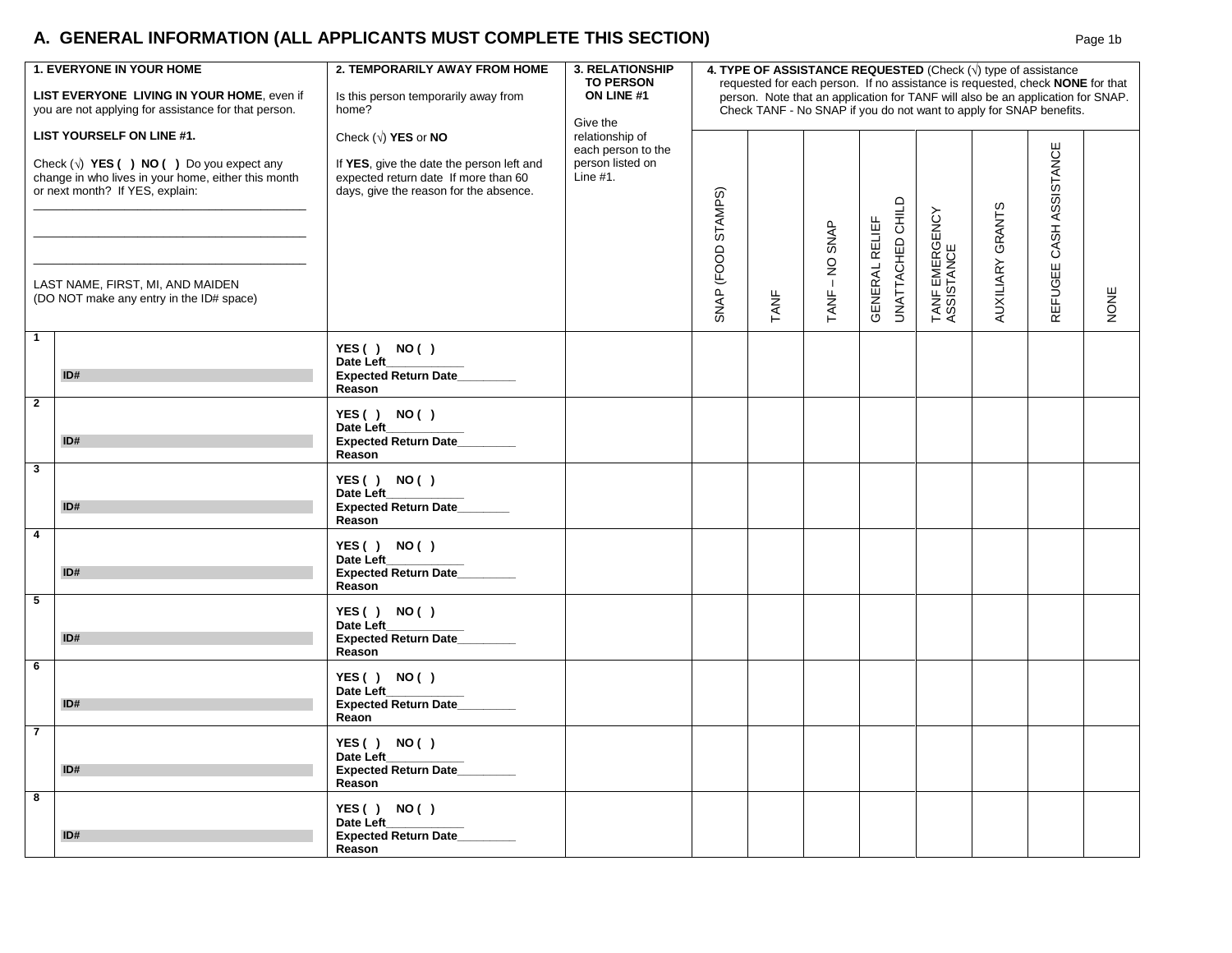# **USE THE FOLDOUT TO COMPLETE THIS SECTION**

| 5. U.S. CITIZEN*<br>Check $(\sqrt{)}$<br>YES or NO<br>If YES, do not answer<br>Question 6.<br>You may leave this<br>blank for anyone not<br>in the assistance<br>request | 6. ANSWER ONLY IF AN<br><b>ALIEN</b><br>Give the Alien Number and<br>Date of Entry for anyone for<br>whom you are requesting<br>assistance.<br>You may leave this blank for<br>anyone not in the assistance<br>request. | 7. PLACE OF BIRTH<br>Give the State if born in<br>the U.S. or the Country if<br>born outside of the U.S.<br>8. DATE OF BIRTH | 9a. RACE<br>(not required)<br>Select all that<br>apply<br>1. White<br>2. Black/African<br>American<br>3. American<br>Indian/Alaska<br><b>Native</b><br>4. Asian<br>5. Native<br>Hawaiian/<br>Pacific Islander | 9b. ETHNICITY<br>(not required)<br>Give the code<br>to show<br>ethnicity.<br>1 - Hispanic or<br>Latino<br>2 - Not Hispanic<br>or Latino | <b>10. SEX</b><br>Give the<br>code to<br>show Sex.<br>M - Male<br>F - Female | 11. SOCIAL<br><b>SECURITY</b><br><b>NUMBER</b><br>Give the number for<br>anyone for whom<br>you are requesting<br>assistance. | <b>12. MARITAL</b><br><b>STATUS</b><br>Give the<br>code to show<br>Marital<br>status.<br>1 - Married<br>2 - Never<br>Married<br>3 - Divorced<br>4 - Widowed<br>5 - Separated | 13. VETERAN/<br><b>DEPENDENT</b><br>OF A<br><b>VETERAN</b><br>Check $(\sqrt{)}$<br><b>YES or NO</b> |
|--------------------------------------------------------------------------------------------------------------------------------------------------------------------------|-------------------------------------------------------------------------------------------------------------------------------------------------------------------------------------------------------------------------|------------------------------------------------------------------------------------------------------------------------------|---------------------------------------------------------------------------------------------------------------------------------------------------------------------------------------------------------------|-----------------------------------------------------------------------------------------------------------------------------------------|------------------------------------------------------------------------------|-------------------------------------------------------------------------------------------------------------------------------|------------------------------------------------------------------------------------------------------------------------------------------------------------------------------|-----------------------------------------------------------------------------------------------------|
| YES () NO ()                                                                                                                                                             | <b>Alien Number</b>                                                                                                                                                                                                     | <b>Place of Birth</b>                                                                                                        |                                                                                                                                                                                                               |                                                                                                                                         |                                                                              |                                                                                                                               |                                                                                                                                                                              | YES () NO ()                                                                                        |
|                                                                                                                                                                          | Date of Entry                                                                                                                                                                                                           | Date of Birth                                                                                                                |                                                                                                                                                                                                               |                                                                                                                                         |                                                                              |                                                                                                                               |                                                                                                                                                                              |                                                                                                     |
| YES () NO ()                                                                                                                                                             | <b>Alien Number</b>                                                                                                                                                                                                     | <b>Place of Birth</b>                                                                                                        |                                                                                                                                                                                                               |                                                                                                                                         |                                                                              |                                                                                                                               |                                                                                                                                                                              | YES () NO ()                                                                                        |
|                                                                                                                                                                          | Date of Entry                                                                                                                                                                                                           | Date of Birth                                                                                                                |                                                                                                                                                                                                               |                                                                                                                                         |                                                                              |                                                                                                                               |                                                                                                                                                                              |                                                                                                     |
| YES () NO ()                                                                                                                                                             | <b>Alien Number</b>                                                                                                                                                                                                     | <b>Place of Birth</b>                                                                                                        |                                                                                                                                                                                                               |                                                                                                                                         |                                                                              |                                                                                                                               |                                                                                                                                                                              | YES()NO()                                                                                           |
|                                                                                                                                                                          | Date of Entry                                                                                                                                                                                                           | Date of Birth                                                                                                                |                                                                                                                                                                                                               |                                                                                                                                         |                                                                              |                                                                                                                               |                                                                                                                                                                              |                                                                                                     |
| YES () NO ()                                                                                                                                                             | <b>Alien Number</b>                                                                                                                                                                                                     | <b>Place of Birth</b>                                                                                                        |                                                                                                                                                                                                               |                                                                                                                                         |                                                                              |                                                                                                                               |                                                                                                                                                                              | YES () NO ()                                                                                        |
|                                                                                                                                                                          | Date of Entry                                                                                                                                                                                                           | Date of Birth                                                                                                                |                                                                                                                                                                                                               |                                                                                                                                         |                                                                              |                                                                                                                               |                                                                                                                                                                              |                                                                                                     |
| YES () NO ()                                                                                                                                                             | <b>Alien Number</b>                                                                                                                                                                                                     | <b>Place of Birth</b>                                                                                                        |                                                                                                                                                                                                               |                                                                                                                                         |                                                                              |                                                                                                                               |                                                                                                                                                                              | YES () NO ()                                                                                        |
|                                                                                                                                                                          | Date of Entry                                                                                                                                                                                                           | Date of Birth                                                                                                                |                                                                                                                                                                                                               |                                                                                                                                         |                                                                              |                                                                                                                               |                                                                                                                                                                              |                                                                                                     |
| YES () NO ()                                                                                                                                                             | <b>Alien Number</b>                                                                                                                                                                                                     | <b>Place of Birth</b>                                                                                                        |                                                                                                                                                                                                               |                                                                                                                                         |                                                                              |                                                                                                                               |                                                                                                                                                                              | YES () NO ()                                                                                        |
|                                                                                                                                                                          | Date of Entry                                                                                                                                                                                                           | Date of Birth                                                                                                                |                                                                                                                                                                                                               |                                                                                                                                         |                                                                              |                                                                                                                               |                                                                                                                                                                              |                                                                                                     |
| YES () NO ()                                                                                                                                                             | <b>Alien Number</b>                                                                                                                                                                                                     | <b>Place of Birth</b>                                                                                                        |                                                                                                                                                                                                               |                                                                                                                                         |                                                                              |                                                                                                                               |                                                                                                                                                                              | YES () NO ()                                                                                        |
|                                                                                                                                                                          | Date of Entry                                                                                                                                                                                                           | Date of Birth                                                                                                                |                                                                                                                                                                                                               |                                                                                                                                         |                                                                              |                                                                                                                               |                                                                                                                                                                              |                                                                                                     |
| YES () NO ()                                                                                                                                                             | <b>Alien Number</b>                                                                                                                                                                                                     | <b>Place of Birth</b>                                                                                                        |                                                                                                                                                                                                               |                                                                                                                                         |                                                                              |                                                                                                                               |                                                                                                                                                                              | YES () NO ()                                                                                        |
|                                                                                                                                                                          | Date of Entry                                                                                                                                                                                                           | Date of Birth                                                                                                                |                                                                                                                                                                                                               |                                                                                                                                         |                                                                              |                                                                                                                               |                                                                                                                                                                              |                                                                                                     |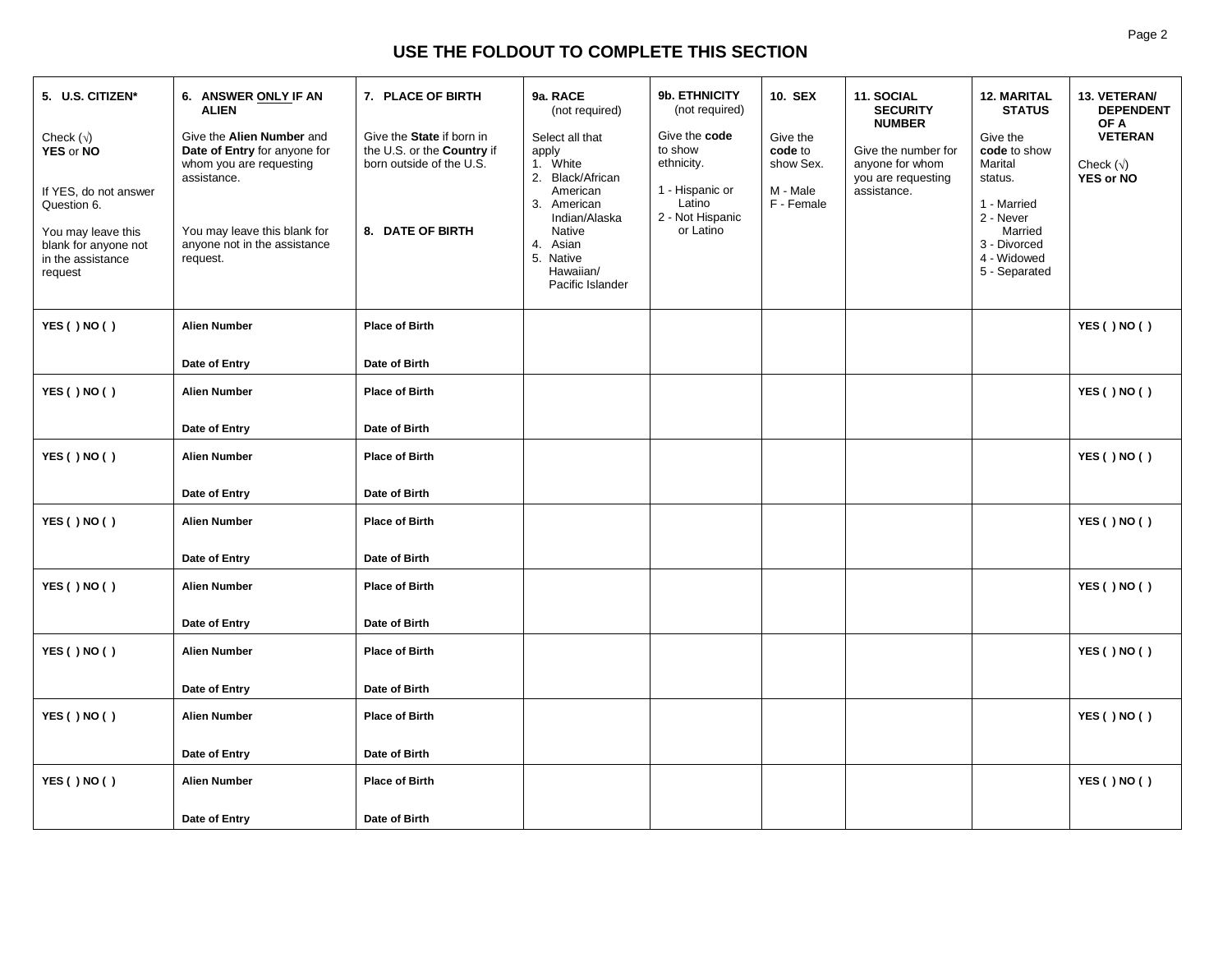# **USE THE FOLDOUT TO COMPLETE THIS SECTION**

| <b>14. EDUCATION</b>                                                                                                                                                                                                                      |                    |                                                                                                   | <b>15. DISABILITY</b><br><b>STATUS</b>                                                                                                                                                                         | 16. ANSWER ONLY IF DISABLED                |
|-------------------------------------------------------------------------------------------------------------------------------------------------------------------------------------------------------------------------------------------|--------------------|---------------------------------------------------------------------------------------------------|----------------------------------------------------------------------------------------------------------------------------------------------------------------------------------------------------------------|--------------------------------------------|
| Give the Last Grade Completed in school.<br>Check $(v)$ YES or NO Is the person a High School (HS) or GED graduate?                                                                                                                       |                    | Give the <b>code</b> to<br>show<br>Disability/Pregnant<br>Status                                  | A. Check $(\sqrt{})$ if the disability reduces or<br>prevents the ability to work or to obtain<br>work.                                                                                                        |                                            |
| Check $(v)$ YES or NO is the person Currently Enrolled in school? If YES,<br>give the school name and use one of the codes to show enrollment.<br>FT - Enrolled full time<br>HT - Enrolled half time<br>LT - Enrolled less than half time | <b>ENROLLMENT</b>  | ND - Not disabled<br>DS - Disabled<br>BL - Blind<br>CD - Needed to care<br>for disabled<br>person | B. Check $(\vee)$ if the disability reduces or<br>prevents the ability to care for a child in<br>the home.<br>C. Check $(\sqrt{})$ if the disability requires<br>someone to be in the home to provide<br>care. |                                            |
| A. Last Grade Completed: _______                                                                                                                                                                                                          | <b>SCHOOL NAME</b> | CODE                                                                                              |                                                                                                                                                                                                                | A. () Ability to work is reduced           |
|                                                                                                                                                                                                                                           |                    |                                                                                                   |                                                                                                                                                                                                                |                                            |
| B. () YES () NO HS or GED Graduate                                                                                                                                                                                                        |                    |                                                                                                   |                                                                                                                                                                                                                | B. () Ability to care for child is reduced |
| C. () YES () NO Currently Enrolled                                                                                                                                                                                                        |                    |                                                                                                   |                                                                                                                                                                                                                | C. () Someone is needed in the home        |
| A. Last Grade Completed: _______                                                                                                                                                                                                          |                    |                                                                                                   |                                                                                                                                                                                                                | A. () Ability to work is reduced           |
| B. () YES () NO HS or GED Graduate                                                                                                                                                                                                        |                    |                                                                                                   |                                                                                                                                                                                                                | B. () Ability to care for child is reduced |
| C. () YES () NO Currently Enrolled                                                                                                                                                                                                        |                    |                                                                                                   |                                                                                                                                                                                                                | C. () Someone is needed in the home        |
| A. Last Grade Completed: _____                                                                                                                                                                                                            |                    |                                                                                                   |                                                                                                                                                                                                                | A. () Ability to work is reduced           |
| B. () YES () NO HS or GED Graduate                                                                                                                                                                                                        |                    |                                                                                                   |                                                                                                                                                                                                                | B. () Ability to care for child is reduced |
| C. () YES () NO Currently Enrolled                                                                                                                                                                                                        |                    |                                                                                                   |                                                                                                                                                                                                                | C. () Someone is needed in the home        |
| A. Last Grade Completed: ______                                                                                                                                                                                                           |                    |                                                                                                   |                                                                                                                                                                                                                | A. () Ability to work is reduced           |
| B. () YES () NO HS or GED Graduate                                                                                                                                                                                                        |                    |                                                                                                   |                                                                                                                                                                                                                | B. () Ability to care for child is reduced |
| C. () YES () NO Currently Enrolled                                                                                                                                                                                                        |                    |                                                                                                   |                                                                                                                                                                                                                | C. () Someone is needed in the home        |
| A. Last Grade Completed: _________                                                                                                                                                                                                        |                    |                                                                                                   |                                                                                                                                                                                                                | A. () Ability to work is reduced           |
| B. () YES () NO HS or GED Graduate                                                                                                                                                                                                        |                    |                                                                                                   |                                                                                                                                                                                                                | B. () Ability to care for child is reduced |
| C. () YES () NO Currently Enrolled                                                                                                                                                                                                        |                    |                                                                                                   |                                                                                                                                                                                                                | C. () Someone is needed in the home        |
| A. Last Grade Completed: __                                                                                                                                                                                                               |                    |                                                                                                   |                                                                                                                                                                                                                | A. () Ability to work is reduced           |
| B. () YES () NO HS or GED Graduate                                                                                                                                                                                                        |                    |                                                                                                   |                                                                                                                                                                                                                | B. () Ability to care for child is reduced |
| C. () YES () NO Currently Enrolled                                                                                                                                                                                                        |                    |                                                                                                   |                                                                                                                                                                                                                | C. () Someone is needed in the home        |
| A. Last Grade Completed: _____                                                                                                                                                                                                            |                    |                                                                                                   |                                                                                                                                                                                                                | A. () Ability to work is reduced           |
| B. () YES () NO HS or GED Graduate                                                                                                                                                                                                        |                    |                                                                                                   |                                                                                                                                                                                                                | B. () Ability to care for child is reduced |
| C. () YES () NO Currently Enrolled                                                                                                                                                                                                        |                    |                                                                                                   |                                                                                                                                                                                                                | C. () Someone is needed in the home        |
| A. Last Grade Completed: __________                                                                                                                                                                                                       |                    |                                                                                                   |                                                                                                                                                                                                                | A. () Ability to work is reduced           |
| B. () YES () NO HS or GED Graduate                                                                                                                                                                                                        |                    |                                                                                                   |                                                                                                                                                                                                                | B. () Ability to care for child is reduced |
| C. () YES () NO Currently Enrolled                                                                                                                                                                                                        |                    |                                                                                                   |                                                                                                                                                                                                                | C. () Someone is needed in the home        |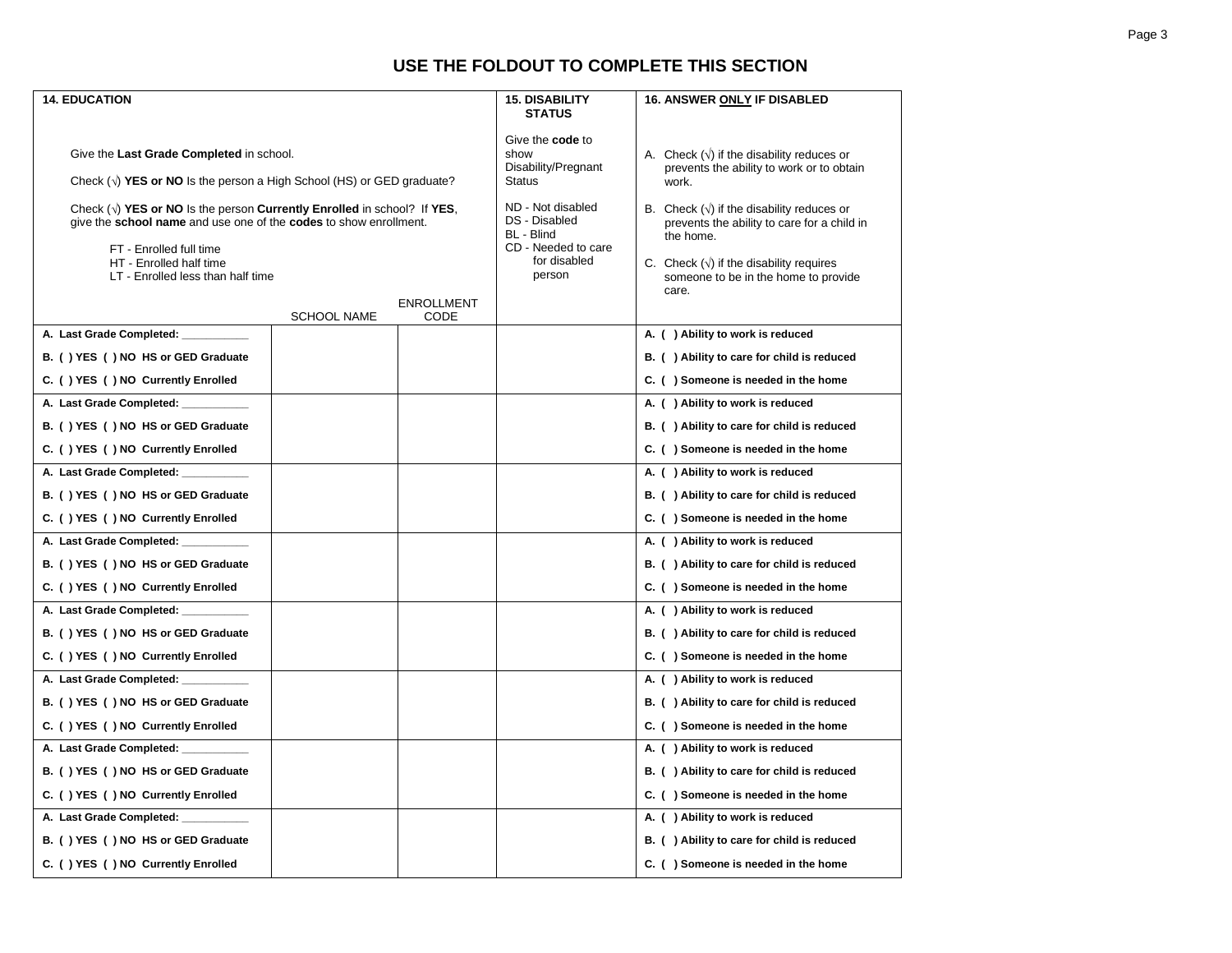# **B. INCOME (ALL APPLICANTS MUST COMPLETE THIS SECTION)**

Answer the income questions for everyone for whom you are applying. If applying for **TANF or TANF Emergency Assistance,** , also provide income information for the additional persons indicated on the INSTRUCTIONS page and also provide income information for the child's parent or stepparent living in the home; or any person living with the parent as husband or wife. If the parent is a minor under age 18 (for **TANF**), also provide income information for the parent of the minor parent.

1. Does anyone receive any of the following types of money from working? Check ( $\sqrt{ }$ ) YES or NO for each type. If YES, give the information requested.

| <b>YES () NO ()</b> Wages/salary                                                        | <b>YES () NO ()</b> Vacation Pay    | YES () NO () Farming/ |
|-----------------------------------------------------------------------------------------|-------------------------------------|-----------------------|
| <b>YES () NO ()</b> Contract income                                                     | <b>YES () NO ()</b> Earned sick pay | YES () NO () Domestic |
| <b>YES () NO ()</b> Commissions, bonuses, tips <b>YES () NO ()</b> Babysitting/day care |                                     | YES () NO () Odd jobs |

|  | <b>S () NO ()</b> Farming/fishing |
|--|-----------------------------------|
|  | <b>S () NO ()</b> Domestic work   |
|  |                                   |

**YES ( ) NO ( )** Wages/salary **YES ( ) NO ( )** Vacation Pay **YES ( ) NO ( )** Farming/fishing **YES ( ) NO ( )** Other self- employment

**YES ( ) NO ( )** Contract income **YES ( ) NO ( )** Earned sick pay **YES ( ) NO ( )** Domestic work **YES ( ) NO ( )** Any other money from working

| Person Receiving Money<br>From Working | Employer's Name, Address<br><b>Phone Number</b> | Employment<br>Begin Date | <b>Hours Worked</b><br>Per Month | Rate of Pay | How Often Paid | Day of The<br>Week Paid | Gross Monthly Pay Before Deductions |
|----------------------------------------|-------------------------------------------------|--------------------------|----------------------------------|-------------|----------------|-------------------------|-------------------------------------|
|                                        |                                                 |                          |                                  | PER         |                |                         |                                     |
|                                        |                                                 |                          |                                  | PER         |                |                         |                                     |
|                                        |                                                 |                          |                                  | PER         |                |                         |                                     |

2. Does anyone receive any other type of money? Check  $(\sqrt{)$  YES OR NO for each type. If YES, give the information requested.

| Social Security<br>YES() NO()<br>YES () NO () SSI<br><b>YES () NO ()</b> VA benefits<br>Black Lung benefits<br>YES () NO ()<br>Railroad retirement<br>YES () NO (<br>YES() NO()<br>Other retirement | Child support, alimony<br>YES () NO ()<br>Military Allotment<br>YES() NO()<br><b>YES () NO ()</b> Unemployment benefits<br><b>YES () NO ()</b> Worker compensation<br><b>YES () NO ()</b> Strike benefits<br>YES() NO()<br>Interest, dividends | <b>YES () NO ()</b> Cash gifts or contributions<br><b>YES () NO ()</b> Public Assistance<br><b>YES () NO ()</b> Room/board income<br>YES () NO () Rental Income<br>YES () NO () Prize winnings<br>YES () NO () | YES (<br>YES()<br>YES()<br>YES ()<br>) Insurance settlement | NO () Loans<br><b>NO ()</b> Training allowances, including WIA<br>NO () Inheritance<br><b>NO ()</b> All food, clothing, utilities, or rent<br><b>YES () NO ()</b> Any other type of money |
|-----------------------------------------------------------------------------------------------------------------------------------------------------------------------------------------------------|------------------------------------------------------------------------------------------------------------------------------------------------------------------------------------------------------------------------------------------------|----------------------------------------------------------------------------------------------------------------------------------------------------------------------------------------------------------------|-------------------------------------------------------------|-------------------------------------------------------------------------------------------------------------------------------------------------------------------------------------------|
| Person Receiving Money                                                                                                                                                                              | Type of Money Received                                                                                                                                                                                                                         | How Often Received                                                                                                                                                                                             | When Received                                               | Gross Monthly Amount Before Deductions                                                                                                                                                    |
|                                                                                                                                                                                                     |                                                                                                                                                                                                                                                |                                                                                                                                                                                                                |                                                             |                                                                                                                                                                                           |

YES () NO () 3. Does anyone besides the people for whom you are applying pay directly for you, help you pay, or lend you money to pay rent, utilities, medical bills or any other bills? Or, does anyone totally supply food or clothing for you or someone else on a regular basis?

| Person Receiving Help | Person Providing Help | Type of Help<br>Received | Amount | Does Money Come<br>Directly to You? | Is This a Loan? | Is Repayment Expected |
|-----------------------|-----------------------|--------------------------|--------|-------------------------------------|-----------------|-----------------------|
|                       |                       |                          | PER    | ) NO()<br>YES (                     | ) NO (<br>YES ( | NO()<br>YES ()        |
|                       |                       |                          | PER    | YES (<br>) NO()                     | ) NO (<br>YES() | NO()<br>YES (         |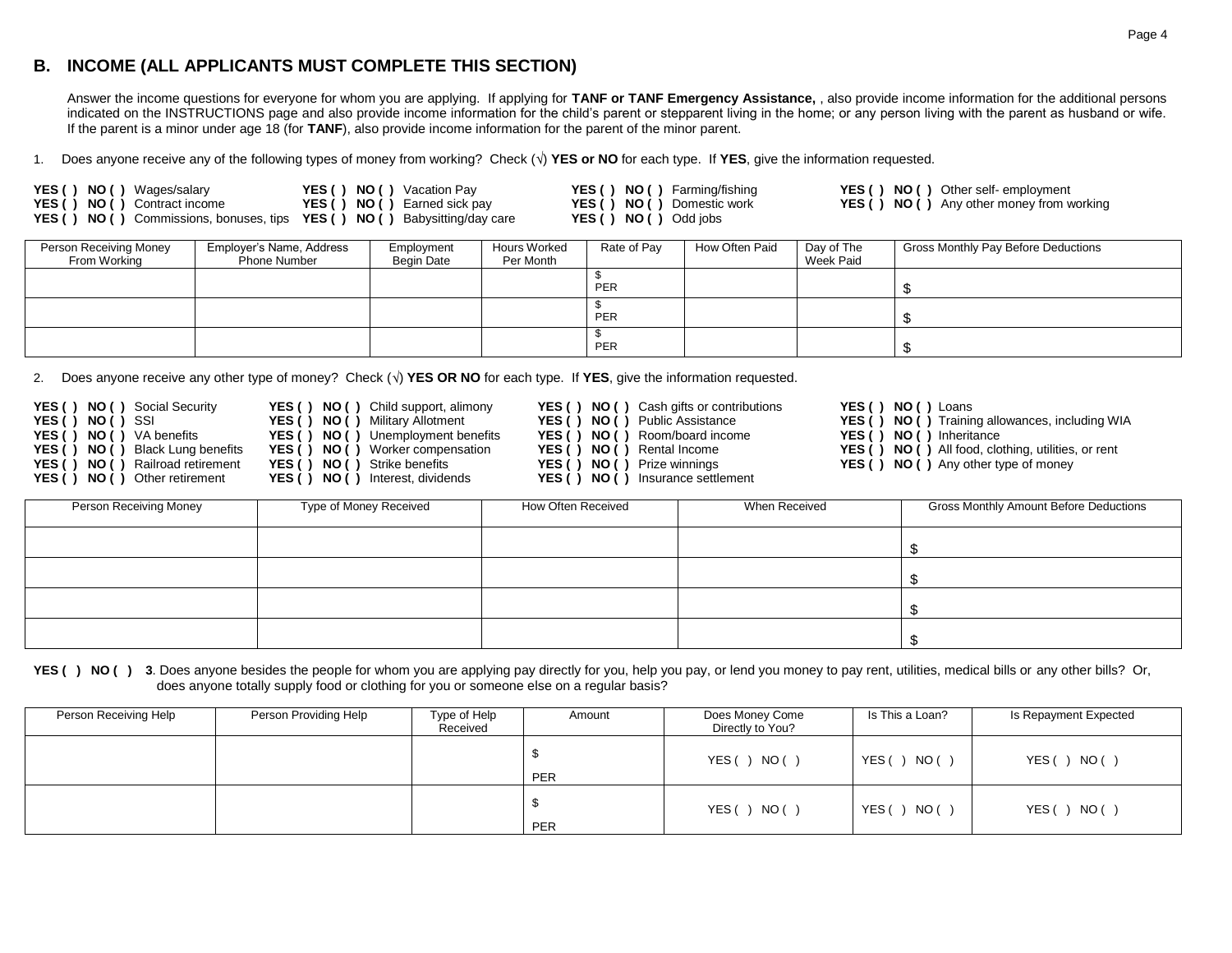#### **YES ( ) NO ( ) 4**. Has anyone been fired, laid off, gone on sick or maternity leave, gone on strike, quit a job or reduced hours worked in the last 60 days?

| Name of Person | Employer's Name, Address,<br>Phone | Employed<br>From/To | Hrs./Wk.<br>Worked | Rate of<br>Pay | How Often<br>Paio | Date Last Pav<br>Received | Reason For Leaving,<br>Reducing Hours |
|----------------|------------------------------------|---------------------|--------------------|----------------|-------------------|---------------------------|---------------------------------------|
|                |                                    |                     |                    |                |                   |                           |                                       |
|                |                                    |                     |                    | <b>PER</b>     |                   |                           |                                       |

**YES ( ) NO ( ) 5**. Does anyone expect any change in the type of money received, employment, or hours worked, either this month or next month?

If YES, explain and give date: **Letter** and  $\frac{1}{2}$  and  $\frac{1}{2}$  and  $\frac{1}{2}$  and  $\frac{1}{2}$  and  $\frac{1}{2}$  and  $\frac{1}{2}$  and  $\frac{1}{2}$  and  $\frac{1}{2}$  and  $\frac{1}{2}$  and  $\frac{1}{2}$  and  $\frac{1}{2}$  and  $\frac{1}{2}$  and  $\frac{1}{2}$ 

**YES ( ) NO ( ) 6**. Does anyone have a day care expense for a child, an elderly person, or an adult with a disability?

| Person Paying For Care | Person Receiving Care | Check $(\sqrt{})$ If Disabled | Provider's Name, Address, Phone Number | <b>Amount Paid</b> |
|------------------------|-----------------------|-------------------------------|----------------------------------------|--------------------|
|                        |                       | ) Disabled                    |                                        | PER                |
|                        |                       | ) Disabled                    |                                        | PER                |

**YES ( ) NO ( ) 7**. Does anyone pay legally obligated child support to someone not in the household? If **YES,** person paying: \_\_\_\_\_\_\_\_\_\_\_\_\_\_\_\_\_\_\_\_\_\_\_\_\_\_\_\_\_\_\_\_\_\_\_\_\_\_\_\_\_\_\_\_\_\_\_\_\_\_\_

Person supported: example of the state of the state of the state of the state of the state of the state of the state of the state of the state of the state of the state of the state of the state of the state of the state o

**YES ( ) NO ( ) 8**. **ANSWER ONLY IF SOMEONE IS APPLYING FOR AUXILIARY GRANTS AND IS BLIND OR DISABLED:** Does this person have a work related expense?

If **YES,** give amount and explain: \_\_\_\_\_\_\_\_\_\_\_\_\_\_\_\_\_\_\_\_\_\_\_\_\_\_\_\_\_\_\_\_\_\_\_\_\_\_\_\_\_\_\_\_\_\_\_\_\_\_\_\_\_\_\_\_\_\_\_\_\_\_\_\_\_\_\_\_\_\_\_\_\_\_\_\_\_\_\_\_\_\_\_\_\_\_\_\_\_\_\_\_\_\_\_\_\_\_\_\_\_\_\_\_\_\_\_\_\_\_

# **C. RESOURCES**

Do not complete this section if you are applying only for TANF, TANF Emergency Assistance or General Relief-Unattached Child. For all other programs, answer the **resource questions for everyone for whom you are applying.** Include any resources jointly owned with someone else, even if that person does not live with you. List the names of all joint owners. After each joint owner's name, list the percentage (%) of the resource owned by that person. TALK TO YOUR ELIGIBILITY WORKER IF YOU NEED HELP ANSWERING THESE QUESTIONS, INCLUDING THE PERCENTAGE OWNED.

**YES ( ) NO ( )** 1. Cash on hand and not in a bank? If **YES**, list owner(s) **All and Contact and Contact and Contact and Contact and Contact and Contact and Contact and Contact and Contact and Contact and Contact and Conta** 

YES ( ) NO ( ) 2. Checking account, savings or investment account, credit union account, Christmas Club account, CDs or money market account, individual development account, patient funds for people in a nursing facility or Assisted Living Facility, or special welfare fund account? List all accounts, even if there is no money in the account. If **Yes** to savings or investment account, has the savings account been set up to pay for school expenses, to make a down payment on a house, or to start a business? Check ( $\sqrt{ }$ ) **YES () NO ()** If the savings account is to pay for school expenses, list the person(s) whose expenses will be paid or investment account is for another purpose, explain \_\_\_\_\_\_\_\_\_\_\_\_\_\_\_\_\_\_\_\_\_\_\_\_\_\_\_\_\_\_\_\_\_\_\_\_\_\_\_\_\_\_\_\_\_\_\_\_\_\_\_\_\_\_\_\_\_\_\_\_\_\_\_\_\_\_\_\_\_\_\_\_\_\_\_\_\_\_\_\_\_\_\_\_\_\_\_\_\_\_\_\_\_

| Owner(s) | Type of Account | Where | YES () NO () Is this         | Amount | Date Acquired |
|----------|-----------------|-------|------------------------------|--------|---------------|
|          |                 |       | resource used in your        |        |               |
|          | Account #       |       | business, trade, or farming? |        |               |
| Owner(s) | Type of Account | Where | YES () NO () Is this         | Amount | Date Acquired |
|          |                 |       | resource used in your        |        |               |
|          | Account #       |       | business, trade, or farming? |        |               |
| Owner(s) | Type of Account | Where | YES () NO () Is this         | Amount | Date Acquired |
|          |                 |       | resource used in your        |        |               |
|          | Account #       |       | business, trade, or farming? |        |               |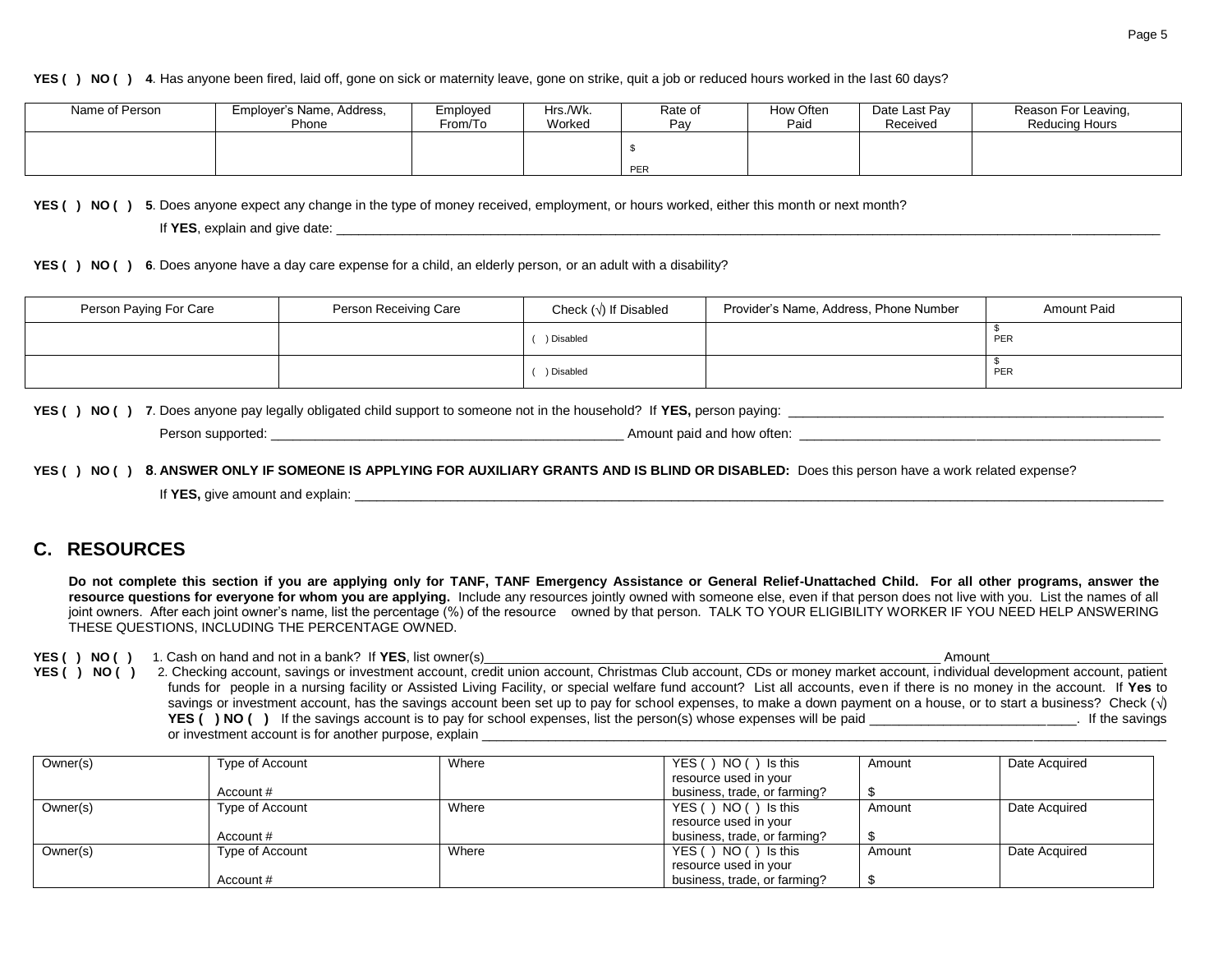**YES ( ) NO ( )** 3. Stocks or bonds, trust funds, pension plans, retirement accounts, promissory notes, deeds of trust, mutual funds, IRAs, or annuities?

| Owner(s) | Type of Account | Where | Amount | Date Acquired |
|----------|-----------------|-------|--------|---------------|
|          |                 |       |        |               |
|          | Account #       |       |        |               |
| Owner(s) | Type of Account | Where | Amount | Date Acquired |
|          |                 |       |        |               |
|          | Account #       |       |        |               |

#### **YES ( ) NO ( )** 4. Has anyone sold, transferred, or given away any resources in the last 3 months if applying for **SNAP** benefits or he last 3 years, if applying for **Auxiliary Grants**?

| <b>Property Transferred</b> |          | Value at Transfer | <b>Amount Received</b> | Explain Reason for Transfer |
|-----------------------------|----------|-------------------|------------------------|-----------------------------|
|                             |          |                   |                        |                             |
| From Whom?                  | To Whom? | Date Acquired     | Date Transferred       |                             |
|                             |          |                   |                        |                             |

#### **Answer the questions below this point (5-10B) only if this is an application for Auxiliary Grants.**

**YES ( ) NO ( )** 5. Burial plots, burial arrangement or trust funds for burial?

| Owner(s) | Number of Plots,    | Where | Value \$       | Date Acquired |
|----------|---------------------|-------|----------------|---------------|
|          | Type of Arrangement |       |                |               |
|          |                     |       | Amount Owed \$ |               |

#### **YES ( ) NO ( )** 6. Personal property, such as campers/trailers, non-motorized boats, utility trailers, tools, equipment, supplies, or livestock?

| Owner(s) | Type | NO.<br><b>YES</b><br>Is this property | Value <sub>v</sub> | Date Acquired |
|----------|------|---------------------------------------|--------------------|---------------|
|          |      | necessary to your business, trade, or |                    |               |
|          |      | farming?                              |                    |               |

#### **YES ( ) NO ( )** 7. Real property, including life estates, land, buildings, or mobile homes? If **YES**, do you live there? Check ( ) **YES ( ) NO ( )**

| ----<br>--- |                                    |                                         | ----<br>---    |               |
|-------------|------------------------------------|-----------------------------------------|----------------|---------------|
| Owner(s)    | ) (Include number of acres)<br>vpe | <b>YES</b><br>ΝO<br>Currently rented    | Value \$       | Date Acquired |
|             |                                    | NO<br>YES<br>Income producina           |                |               |
|             |                                    | <b>YES</b><br>NO.<br>Currently for sale | Amount Owed \$ |               |

#### **YES ( ) NO ( )** 8. Licensed or unlicensed vehicles, such as cars, trucks, vans, motorboats, motor homes, mobile homes, recreational vehicles, or motorcycles/mopeds?

| Owner(s) | Type of Vehicle: Year--Make--Model | <b>Currently Licensed?</b> | License # | Value \$       | Explain How Vehicle Is Used | Date Acquired |
|----------|------------------------------------|----------------------------|-----------|----------------|-----------------------------|---------------|
|          |                                    |                            |           | Amount Owed \$ |                             |               |
|          | Vehicle Id#                        | NO (<br>YES.               |           |                |                             |               |
| Owner(s) | Type Of Vehicle: Year-Make-Model   | <b>CURRENTLY</b>           | License # | Value          | Explain How Vehicle Is Used | Date Acquired |
|          |                                    | LICENSED?                  |           |                |                             |               |
|          | Vehicle Id#                        |                            |           | Amount Owed    |                             |               |
|          |                                    | NO (<br>YES.               |           |                |                             |               |

#### **YES ( ) NO ( ) 9**. Life insurance policies?

| OWNER(S) | PERSON(S) INSURED | COMPANY NAME, ADDRESS, PHONE | <b>TYPE OF POLICY</b> | POLICY NUMBER | <b>FACE VALUE</b> | CASH VALUE        | DATE ACQUIRED |
|----------|-------------------|------------------------------|-----------------------|---------------|-------------------|-------------------|---------------|
| OWNER(S) | PERSON(S) INSURED | COMPANY NAME, ADDRESS, PHONE | <b>TYPE OF POLICY</b> | POLICY NUMBER | <b>FACE VALUE</b> | <b>CASH VALUE</b> | DATE ACQUIRED |

**YES ( ) NO ( )** 10A. Does anyone expect to receive any money because of a legal suit involving personal injury or property damage? If **YES**, explain.

**YES ( ) NO ( )** 10B. Does anyone expect a change in resources this month or next month? If **YES**, explain and give date change is expected.

EXPLAIN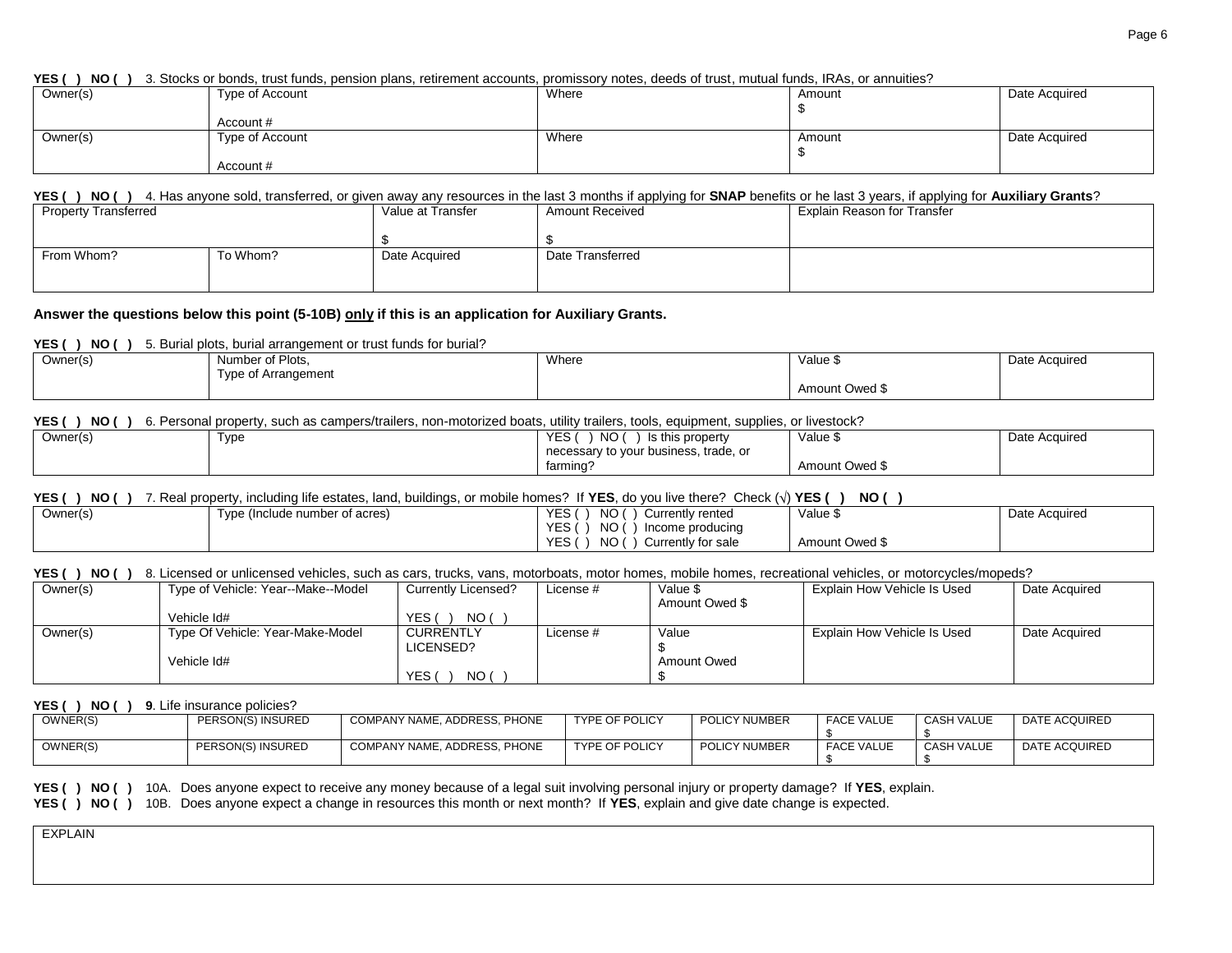# **D. SNAP (formerly FOOD STAMPS)**

Who pays bill

- 1. List the name of the person who is the head of your household for SNAP purposes
- YES () NO () 2. Would you like to name a representative who could apply for SNAP benefits for you, access your SNAP benefit account to buy food for you, or receive SNAP correspondence and notices for you? You may have only one representative who can access your benefits. You may fill in the name of your representative here or you may write a letter to identify a representative.

| Name, Address, Phone Number of Authorized Representative(s) | Check $(\vee)$ Each Duty Authorized for the Representative                        |
|-------------------------------------------------------------|-----------------------------------------------------------------------------------|
|                                                             | 1 Apply for SNAP benefits () Receive correspondence () Receive SNAP benefits      |
|                                                             | ) Apply for SNAP benefits () Receive correspondence (<br>() Receive SNAP benefits |

**YES ( ) NO ( )** 3. Is there anyone else living with you that you have NOT included on your SNAP application? If **YES**, do you and everyone for whom you are applying usually purchase and prepare meals apart from these people? Or, do you intend to do so if your application for SNAP benefits is approved? Check  $(\sqrt{})$  **YES ()** NO (). **IF YES**, list names:

- **YES () NO ()** 4. Is anyone living in your home a roomer or a boarder? If **YES**, list names:
- **YES ( ) NO ( )** 5. Is anyone age 60 or older, **OR** approved to receive Medicaid because of a disability, **OR** receiving any type of disability check? If **YES**, list all current medical expenses for these people. Include Medicare and other medical insurance premiums, medical and dental bills, psychotherapy, prescription drugs, eye glasses, dentures, hearing aids, transportation for medical services, nursing services, and any other medical bills. .

| <b>Person with Expense</b><br><b>Type of Expense</b> |  | <b>AMOUNT</b> | Name, Address, Phone Number of Doctor, Hospital, Pharmacy |
|------------------------------------------------------|--|---------------|-----------------------------------------------------------|
|                                                      |  |               |                                                           |
|                                                      |  |               |                                                           |

**YES () NO ()** 6. Does anyone have any of the shelter expenses listed below? Check  $(\checkmark)$  here  $\Box$  if these expenses are for a house you do not live in.

|               |       |                             | NO (        |                                                               |           |                                     |           |              |
|---------------|-------|-----------------------------|-------------|---------------------------------------------------------------|-----------|-------------------------------------|-----------|--------------|
| Rent/mortgage | Taxes | Insurance                   | Electricity | Gas/ oil/Kerosene                                             | Coal/wood | Water/sewer/<br>garbage             | Telephone | Installation |
|               |       |                             |             |                                                               |           |                                     |           |              |
|               |       |                             |             |                                                               |           |                                     |           |              |
|               |       | Reason for not living there |             | If someone else lives there, does that person pay rent? YES ( |           | Is someone else living there? YES ( | NO (      |              |

- a. **YES () NO ()** Do you have a heating or cooling expense for your home? If **YES**, what is the average amount for heating or cooling your home?
- b. **YES ( ) NO ( )** Did you receive energy/fuel assistance during this past year?
- c. **YES ( ) NO ( )** Are you staying temporarily in someone else's home, an emergency shelter, welfare hotel, other halfway house, or a place not usually used for sleeping? If **YES**, how much does it cost to stay there during the month?

If you are staying temporarily in someone else's home, tell us the date you moved there: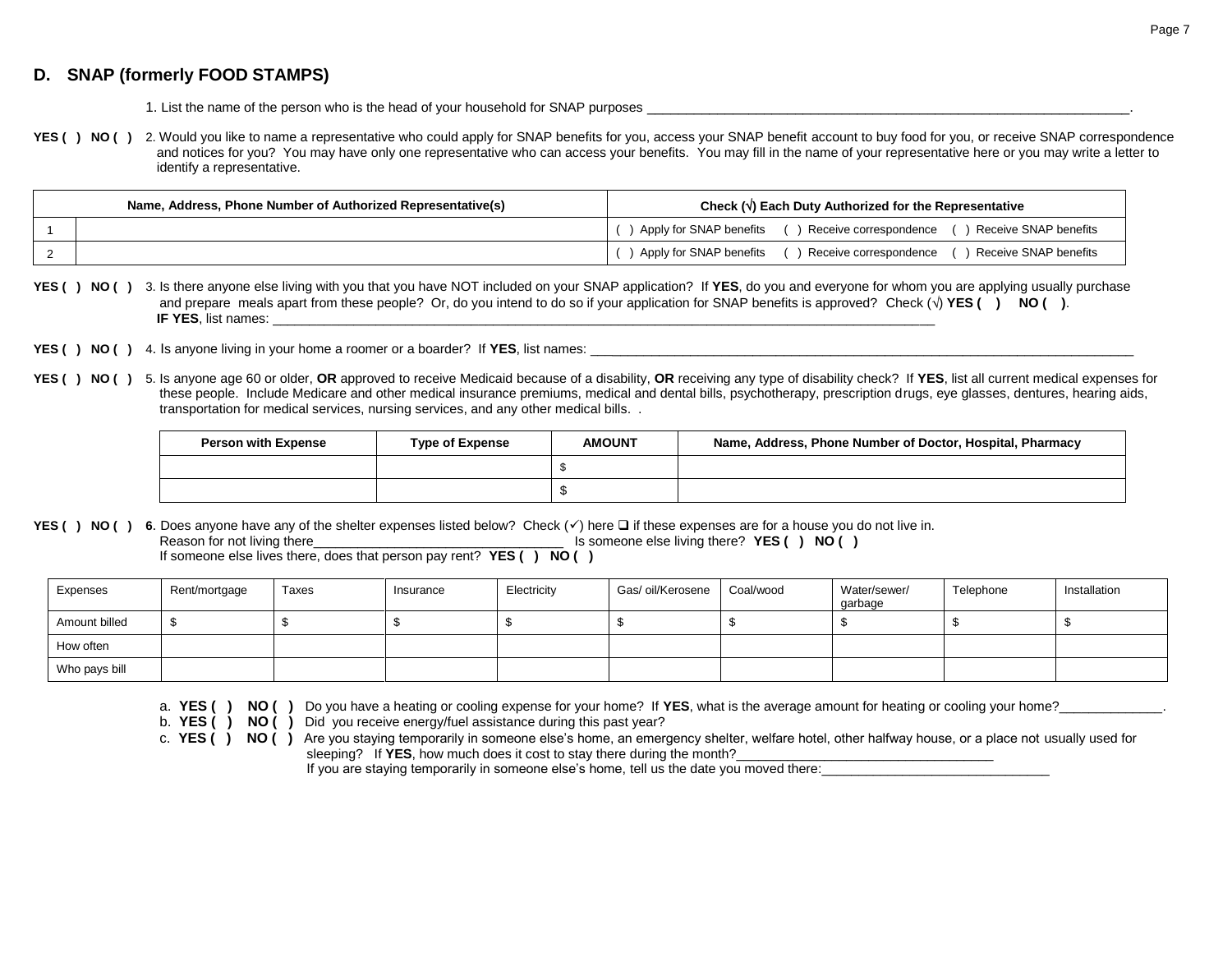# **E. FINANCIAL ASSISTANCE (ASK FOR AN EXTRA PAGE IF YOU NEED MORE SPACE)**

| <b>1. CHILD/PARENT INFORMATION</b><br>List each child for whom you are applying. Then, list the<br>names of both parents.<br>YOU MUST IDENTIFY BOTH PARENTS IN ORDER TO<br>RECEIVE TANF. IF YOU INTENTIONALLY<br>MISIDENTIFY A PARENT, YOU SHALL BE<br><b>PROSECUTED</b> | <b>2. PARENT'S STATUS</b><br>(Not needed for Medicaid)<br>Check if either PARENT is: |                 |             | <b>3. IMMUNIZATION</b><br>(Not needed for Medicaid)<br>school.)<br>according to the child's age? | Check $(\sqrt{})$ YES or NO or UNKNOWN | (Answer only if applying for TANF and the child is not in<br>Has the child received ALL of the immunizations required |            |
|--------------------------------------------------------------------------------------------------------------------------------------------------------------------------------------------------------------------------------------------------------------------------|--------------------------------------------------------------------------------------|-----------------|-------------|--------------------------------------------------------------------------------------------------|----------------------------------------|-----------------------------------------------------------------------------------------------------------------------|------------|
|                                                                                                                                                                                                                                                                          | <b>UNEMPLOYED</b>                                                                    | <b>DISABLED</b> | <b>DEAD</b> | <b>ABSENT</b>                                                                                    |                                        |                                                                                                                       |            |
| <b>CHILD'S NAME</b>                                                                                                                                                                                                                                                      |                                                                                      |                 |             |                                                                                                  | YES()                                  | NO( )                                                                                                                 | UNKNOWN () |
| <b>MOTHER</b>                                                                                                                                                                                                                                                            |                                                                                      |                 |             |                                                                                                  |                                        |                                                                                                                       |            |
| <b>FATHER</b>                                                                                                                                                                                                                                                            |                                                                                      |                 |             |                                                                                                  |                                        |                                                                                                                       |            |
| <b>CHILD'S NAME</b>                                                                                                                                                                                                                                                      |                                                                                      |                 |             |                                                                                                  | YES()                                  | NO( )                                                                                                                 | UNKNOWN () |
| <b>MOTHER</b>                                                                                                                                                                                                                                                            |                                                                                      |                 |             |                                                                                                  |                                        |                                                                                                                       |            |
| <b>FATHER</b>                                                                                                                                                                                                                                                            |                                                                                      |                 |             |                                                                                                  |                                        |                                                                                                                       |            |
| <b>CHILD'S NAME</b>                                                                                                                                                                                                                                                      |                                                                                      |                 |             |                                                                                                  | YES()                                  | NO()                                                                                                                  | UNKNOWN () |
| <b>MOTHER</b>                                                                                                                                                                                                                                                            |                                                                                      |                 |             |                                                                                                  |                                        |                                                                                                                       |            |
| <b>FATHER</b>                                                                                                                                                                                                                                                            |                                                                                      |                 |             |                                                                                                  |                                        |                                                                                                                       |            |
| <b>CHILD'S NAME</b>                                                                                                                                                                                                                                                      |                                                                                      |                 |             |                                                                                                  | YES()                                  | NO( )                                                                                                                 | UNKNOWN () |
| <b>MOTHER</b>                                                                                                                                                                                                                                                            |                                                                                      |                 |             |                                                                                                  |                                        |                                                                                                                       |            |
| <b>FATHER</b>                                                                                                                                                                                                                                                            |                                                                                      |                 |             |                                                                                                  |                                        |                                                                                                                       |            |

**TANF APPLICANTS:** The diversionary assistance program was explained to me. **YES ( ) NO ( )** The family cap provision was explained to me. **YES ( ) NO ( )**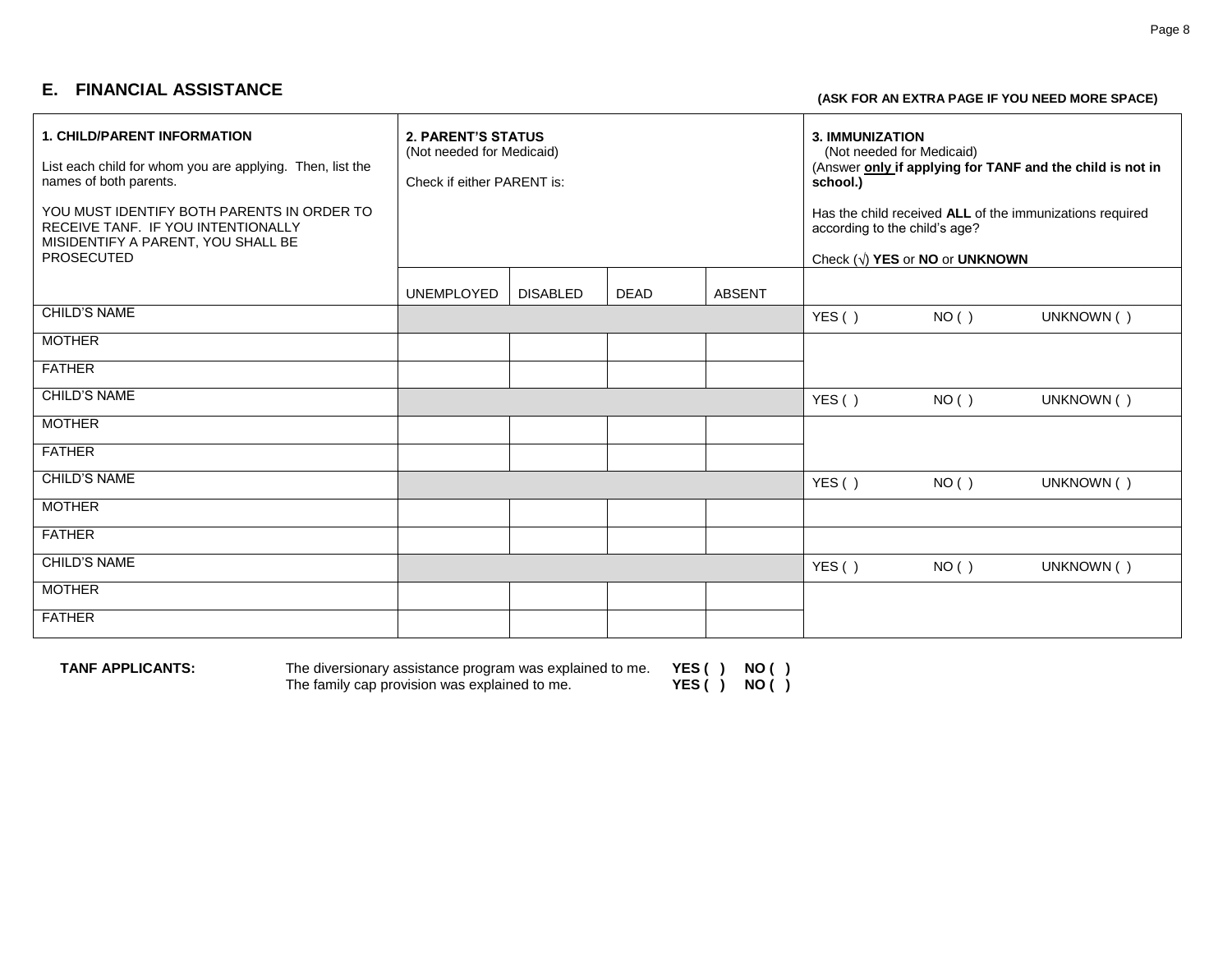# **F. TANF EMERGENCY ASSISTANCE**

**YES ( ) NO ( )** 1. Have you or your family experienced a natural disaster or fire in the past 30 days? If **YES**, give date and explain \_\_\_\_\_\_\_\_\_\_\_\_\_\_\_\_\_\_\_\_\_\_

**YES ( ) NO ( )** 2. Does anyone have any emergency needs, such as clothing, repair or replacement of household equipment and supplies which were destroyed?

\_\_\_\_\_\_\_\_\_\_\_\_\_\_\_\_\_\_\_\_\_\_\_\_\_\_\_\_\_\_\_\_\_\_\_\_\_\_\_\_\_\_\_\_\_\_\_\_\_\_\_\_\_\_\_\_\_\_\_\_\_\_\_\_\_\_\_\_\_\_\_\_\_\_\_\_\_\_\_\_\_\_\_\_\_\_\_\_\_\_\_\_\_\_\_\_\_\_\_\_\_\_\_\_\_\_\_\_\_\_\_\_

\_\_\_\_\_\_\_\_\_\_\_\_\_\_\_\_\_\_\_\_\_\_\_\_\_\_\_\_\_\_\_\_\_\_\_\_\_\_\_\_\_\_\_\_\_\_\_\_\_\_\_\_\_\_\_\_\_\_\_\_\_\_\_\_\_\_\_\_\_\_\_\_\_\_\_\_\_\_\_\_\_\_\_\_\_\_\_\_\_\_\_\_\_\_\_\_\_\_\_\_\_\_\_\_\_\_\_\_\_\_\_

Description and cause of emergency

# **G. AUXILIARY GRANTS**

- YES () NO () 1. Is the applicant living in an Assisted Living Facility, an Adult Foster Care Home, a Nursing Facility, or other institution? If **YES**, Date Applicant Entered\_\_\_\_\_\_\_\_\_\_\_\_\_\_\_\_\_\_\_\_\_\_\_ City\County and State Applicant lived before entering \_\_\_\_\_\_\_\_\_\_\_\_\_\_\_\_\_\_\_\_-\_ **If outside Virginia,** was placement made by a government agency? **YES ( ) NO ( )**
- **YES ( ) NO ( )** 2. Do you have a spouse who does not live in the home? If **YES**, enter the Spouse's Name and address \_\_\_\_\_\_\_\_\_\_\_\_\_\_\_\_\_\_\_\_\_\_\_\_\_\_\_\_\_\_\_\_

**YES ( ) NO ( )** 3. Have you lived in Virginia for the past 90 days?

**YES () NO ()** 4. Do you owe or did you pay any bills you had in the month of entry into an assisted living facility or adult foster care?

| Description of Bills | Dates of Bills | Dates Bills Paid |
|----------------------|----------------|------------------|
|                      |                |                  |
|                      |                |                  |

**YES ( ) NO ( )** 5. Do you own any household goods or personal effects worth more than \$500, such as silver, fine china, furs, artwork, jewelry, or other items held for their value or as an investment?

Description and Value of Items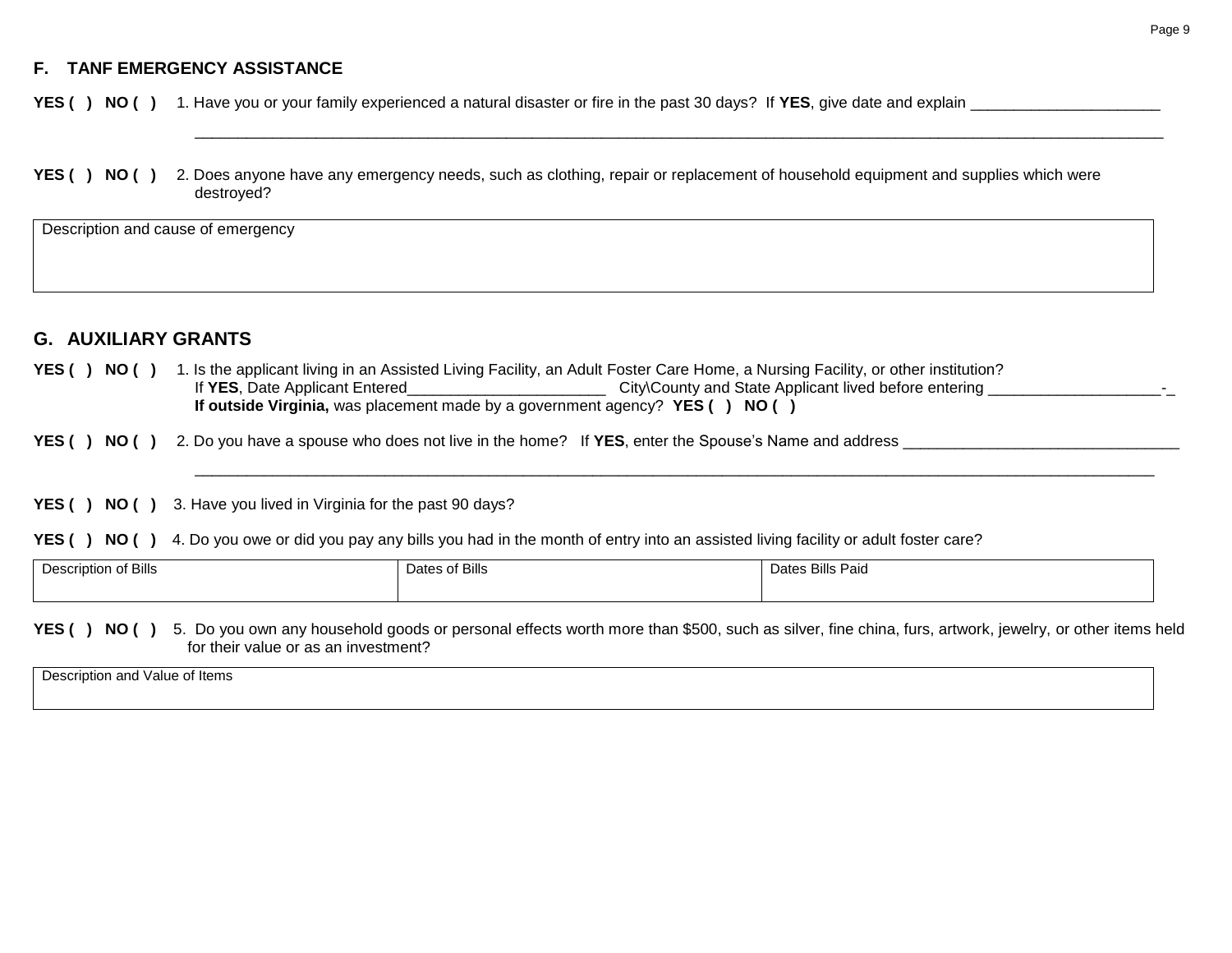# **CHANGE REPORTING AND PENALTIES (READ THIS SECTION CAREFULLY BEFORE SIGNING THIS APPLICATION)**

#### **REPORTING CHANGES**

You must report changes that occur. What you need to report and when you need to report it varies by each program as listed below.

**SNAP:** Report within 10 days, but no later than the 10<sup>th</sup> day of the month after the change occurs. Report these changes:

- Your household income goes over 130% of the  $\bullet$ Federal poverty level. See the Change Report or the Notice of Action for the amount.
- The number of work hours in a week goes under 20  $\bullet$ for anyone who is 18-50 if there are no children in your household.

**TANF/Refugee Cash Assistance:** Report within 10 days, but no later than the  $10<sup>th</sup>$  day of the month after changes occur. Report these changes:.

- Your household income goes over 130% of the Federal poverty level. See the Change Report or the Notice of Action for amount.
- Your address changes.

.

- An eligible individual leaves or enters the home.
- Changes that may affect your participation in VIEW such as, changes in income, employment, education, training, transpotation, and child care.

**General Relief-Unattached Child**: Report the day the change occurs or the first day that the agency is open after the change occurs. Report these changes:

- Your address changes.
- The amount of your monthly income changes.  $\bullet$
- There are other changes that may affect eligibility.

**Auxiliary Grants:** Report changes within 10 days. Report these changes:

• Your address changes.

:

- The amount of your monthly income changes.  $\bullet$
- There are changes in your resources, including transferring assets/property or in any motor vehicles owned

#### **PENALTIES FOR SNAP VIOLATIONS**

**You must not give false information or hide information to get SNAP benefits. You must not trade or sell EBT cards. You must not use SNAP benefits to buy non-food items, such as alcohol, tobacco or paper products. You must not use someone else's, EBT card for your household.**

**If you intentionally break any of these rules you could be barred from getting SNAP benefits for 12 months (1st violation), 24 months (2nd violation), or permanently (3rd violation); subject to \$250,000 fine, imprisoned up to 20 years, or both; and suspended for an additional 18 months and further prosecuted under other Federal and State laws.**

**If you intentionally give false information or hide information about identity or residence to get SNAP benefits in more than one locality at the same time, you could be barred for 10 years.**

**If you are convicted in court of trading or selling SNAP benefits of \$500.00 or more, you could be barred permanently.**

**If you are convicted in court of trading SNAP benefits for a controlled substance, you could be barred for 24 months for the 1st violation, permanently for the 2nd violation.**

**If you are convicted in court of trading SNAP benefits for firearms, ammunition, or explosives, you could be barred permanently for the first violation.**

#### **PENALTIES FOR TANF AND REFUGEE CASH ASSISTANCE (RCA) VIOLATIONS**

You must not knowingly give false information, hide information, or fail to report changes on time in order to receive TANF/RCA or to receive supportive or transitional services such as child care or assistance with transportation.

If you are found guilty of intentionally breaking these rules, you will be ineligible to receive TANF/RCA for yourself for 6 months  $(1<sup>st</sup>$  violation), 12 months  $(2<sup>nd</sup>$ violation), or permanently  $(3<sup>rd</sup>$  violation). In addition, you may be prosecuted under Federal or State law.

Anyone convicted of misrepresenting his or her residence to get TANF, Medicaid, SNAP benefits or SSI in two or more states is ineligible for TANF for 10 years.

**Anyone convicted of a drug-related felony for actions that occurred after August 22, 1996, could be barred permanently.**

#### **INFORMATION ABOUT THE DIVISION OF CHILD SUPPORT ENFORCEMENT (DCSE)**

In order to receive TANF, you are required to assign all of your rights to financial support paid to you and to everyone else for whom you are receiving TANF. After your case is approved, you must give any support payments you receive to DCSE.

.